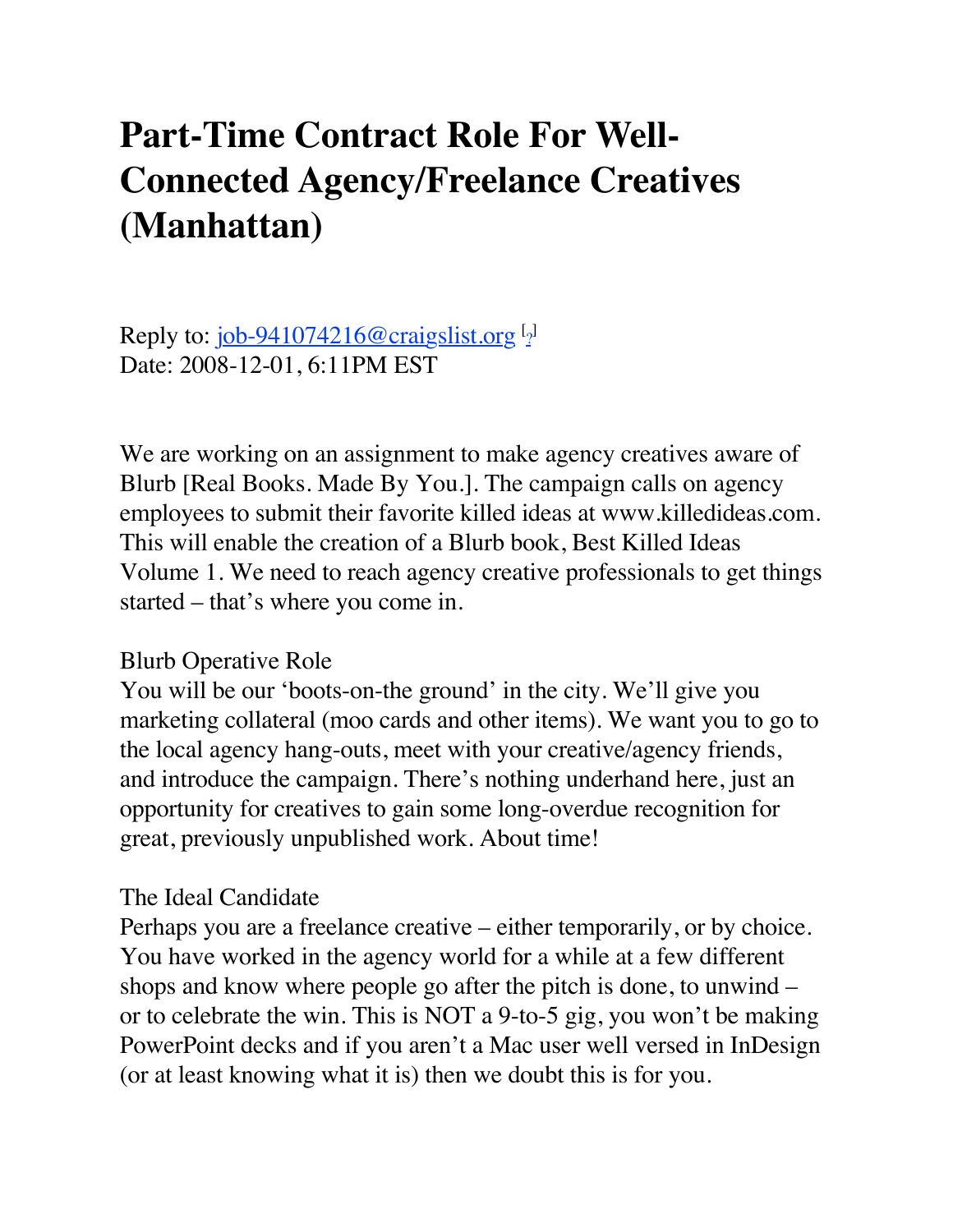There are two parts to the project – introducing creatives to the campaign (Jan/Feb), and making them aware of Killed Ideas Vol. 1 once it's available (March-April). We need one person to work across both stages.

You Need To…

• Be dialed-in to the local agency community, associations, and upcoming conferences/expos within your market…

• Have an EXCELLENT local network of contacts in the agency  $\&$ creative sphere

• Be willing to reach beyond your existing network – see this as an opportunity to make some new connections!

• Be outgoing, personable and a good networker

• Be self-motivated, with a 'can-do' attitude; able to work independently

• Live locally, have a flexible schedule and be able to drive to and from networking events

• Be computer/Internet literate, with printer and high-speed Internet access

• Have good communication and reporting skills, and be able to participate in weekly team conference calls

Ammo Will Provide

• Guidance on strategy, program goals, reporting tools, guerilla-style collateral and marketing materials

• Seeding of the idea via Facebook, blogger outreach, LinkedIn and our own network of contacts

Time And Money

Compensation to be discussed. Contract role, 50% up front, 50% on completion of the second stage.

This is a part-time role for 4-6 weeks for Jan/Feb; same again in April.

Interested? – please send us a resume, cover letter and a link to your